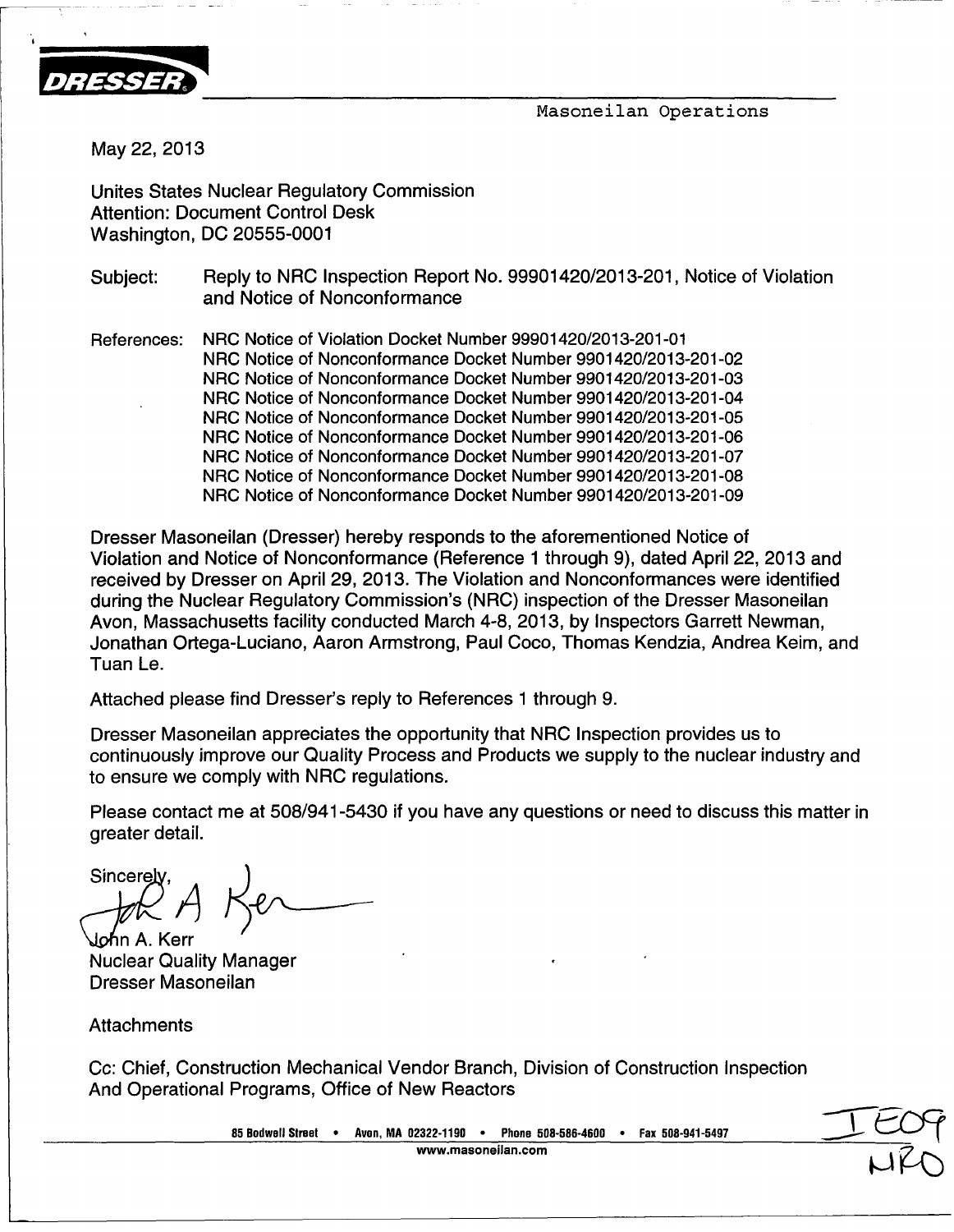

#### Attachment 1 Reply to NRC Notice of Violation Docket Number 99901420/2013-201-01 NRC Inspection Report 2013-201

Attachment 1 sets forth the response of Dresser Masoneilan to the NRC's Notice of Violation dated April 22, 2013

### The Notice of V iolation:

The Notice of Violation provides the following description of Violation -01

Title 10 of the C *ode of Federal Regulation* (10 CFR) Part 21, Section 21.21 (a),

"Notification of failure to comply or existence of a defect and its evaluation," states in part that<br>"each individual, corporation, partnership, or other entity subject to 10 CEB Part 21 shall adopt appropriate proc edures to evaluate deviations and failures to comply associated with substantial safet **y** hazards." "each individual, corporation, partnership, or other entity subject to 10 CFR Part 21 shall adopt

Contrary to the above, as of March 8, 2013, Dresser Masoneilan failed to adopt appropriate<br>
procedures to evaluate deviations and failures to comply associated with substantial safety procedures to evaluate deviations and failures to comply associated with substantial safety hazards. Specifically

1. Dresser Maso neilan's procedure Nuclear Quality System Procedure (NQSP) 2.1, Revision D, "Reporting Requirements Concerning Defects and Noncompliance 10 CFR Part 21," dated October 25, 201 2 did not contain guidance on how to evaluate deviations in accordance with 10 CFR Part 21 requirements

2. Dresser Masoneilan's Part 21 procedure NQSP 2.1, Revision D, "Reporting Requirement Concerning Defects and Noncompliance 10 CFR Part 21," did not contain requirements to screen and evaluate deviations reported through Quality Management Systems Work Instruction 08 (Q MS-WI-08), "Customer Complaints Process," dated March 12, 2009.

Dresser Respons

# Reason for the Violation:

At the time of the Inspection, Dresser implemented the requirements of 10 CFR Part 2 Through implementing procedure Nuclear Quality System Procedure (NQSP) 2. Revision D. "Reporting Requirements Concerning Defects and Noncompliance 10 CFR Part 21" dated October 25, 2012. The Dresser procedure did not describe all of the inputs used b Dresser when reviewing process and product issues to determine 10 CFR Part 21applicability. The QMS work instruction, QMS-08, Customer Complaint Process, dated March 12, 2009 di not adequately describe the process utilized by Dresser to review all customer complaints for adequately describe the process utilized by Dresser to review all customer complaints for 10 CFR Part 21 applicability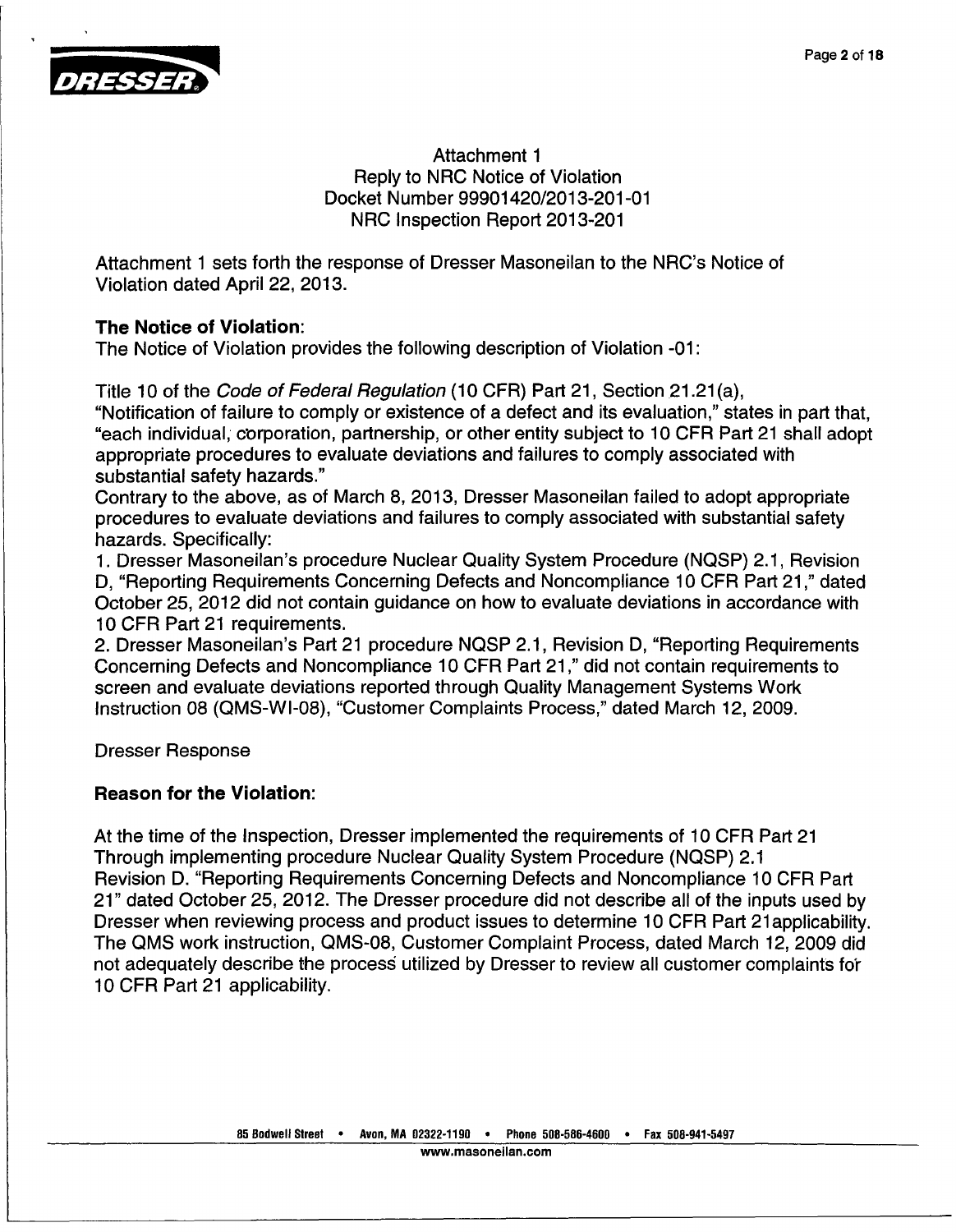

#### Corrective Steps Taken and Results Achieved:

Masoneilan CAR 13-08 was opened to address this issue.

Dresser has revised both NQSP 2.1 and QMS-08 to clearly define the required inputs utilized By Dresser in conducting and processing a 10 CFR Part 21 Evaluation.

NQSP 2.1 has been revised to Revision E to clearly describe the required inputs necessary to comply with the federal regulation. The actual implementation of the 10 CFR Part 21 process was verified to be conducted in accordance with the regulation and reported that the NRC inspection team reviewed applicable nonconformance and corrective action reports to verify that Dresser Masoneilan adequately screened issues for evaluation within the 10 CFR Part 21 program. The NRC inspection team reviewed a sample of 10 CFR Part 21 evaluations and verified that Dresser Masoneilan adequately completed the evaluations within the required timeframes and that there was sufficient technical justification to support the conclusion of the evaluation. The NRC inspection team reviewed past correspondence to verify that Dresser Masoneilan made appropriate and timely notifications to inform its management, customers, and the NRC. This revision from D to E simply describes the actual practice used by Dresser in our evaluations.

QMS-08 has been revised to Revision B and amended to describe the method Customer complaints processed in accordance with this Work Instruction classified as Field Issue Reports (FIRT) are reviewed by the Quality Manager at the time of receipt. The Quality Manager attends the weekly FIRT review meeting and assesses each FIRT for potential 10 CFR Part 21 applicability. The review of all nuclear FIRT's is completed by the Nuclear Engineering and Nuclear Quality Managers (The Nuclear Safety Committee) on a monthly basis to assess the potential of a 10 CFR Part 21 issue. Results of this review are to be documented and maintained by the Quality Department.

### Corrective Steps That Will Be Taken:

As noted above, all outstanding actions have been completed and fully implemented.

#### Date Full Compliance Achieved: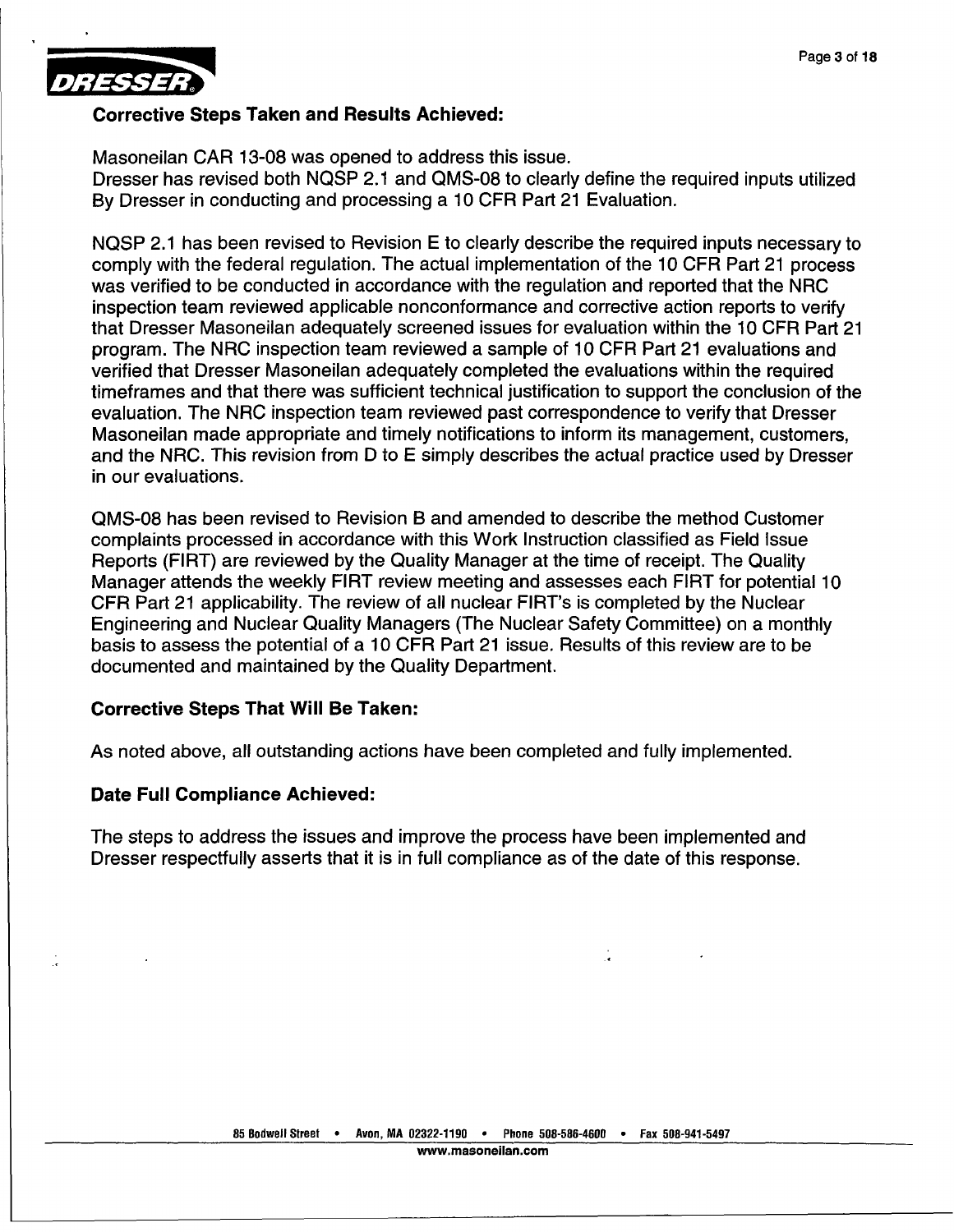

Attachment 2 Reply to NRC Notice of Nonconformance Docket Number 99901420/2013-201-02 NRC Inspection Report 2013-201

Attachment 2 sets forth the response of Dresser Masoneilan to the NRC's Notice of Nonconformance dated April 22, 2013

### The Notice of Nonconformance

The Notice of Nonconformance provides the following description of Nonconformance -02

Dresser Masoneilan Quality Assurance Manual Section (QAMNUC) 4.0, "Design Control," Revisio in A, dated July 2010, Subsection 2.7, states, in part, that "Where changes to previously verified designs have been made, design verification shall be required for the changes, includi ng evaluation of the effects of those changes on the overall design and on any design analyses upon which the design is based that are affected by the change to previously verified design."

Contrary to the above, as of March 8, 2013, Dresser Masoneilan failed to establish adequate design control measures for design changes commensurate with those applied to the original design control design and did not have approval by the organization that performed the original design and did not have approval by the organization that performed the original design Specifically:

speemeally.<br>1. Dresser Masoneilan failed to provide objective documented evidence of design review and verification for technical changes for nuclear design revisions 0010317, 0009985, 0012208 0013036, and **00** )12669, which changed machining details, lubricants, parts kits, and torque values for safety-related valves

values for safely folding valves.<br>2. Dresser Masoneilan did not provide objective evidence of an engineering evaluation to provide justification for the change in material for lock nuts for a valve actuator housing. The provide justification for the change in material for lock nuts for a valve actuator housing. The original design requirements for the material specification required the part to be made of part to be made of A307 carbon ste el; Dresser Masoneilan fulfilled the purchase order with **Al** 94 carbon steel.

# Corrective Steps Taken and Results Achieved

Masoneilan CAR 13-17 was opened to address this finding.

macemental by the contribution of electron calculates and mixing. function, code re quirements, impact to the existing design calculations and adherence to the technical specifications. There is inconsistency in the documentation of this activity and in some cases no objective evidence has been retained of the review. The engineering change noted in the findi ng were reviewed with the inspection team. Technical justifications were supplied during the inspection. Two of the noted engineering changes were in response to supplied during the inspection. Two of the noted engineering changes were in response cupplied dailing the inspection. The or the noted engineering changes were in reck-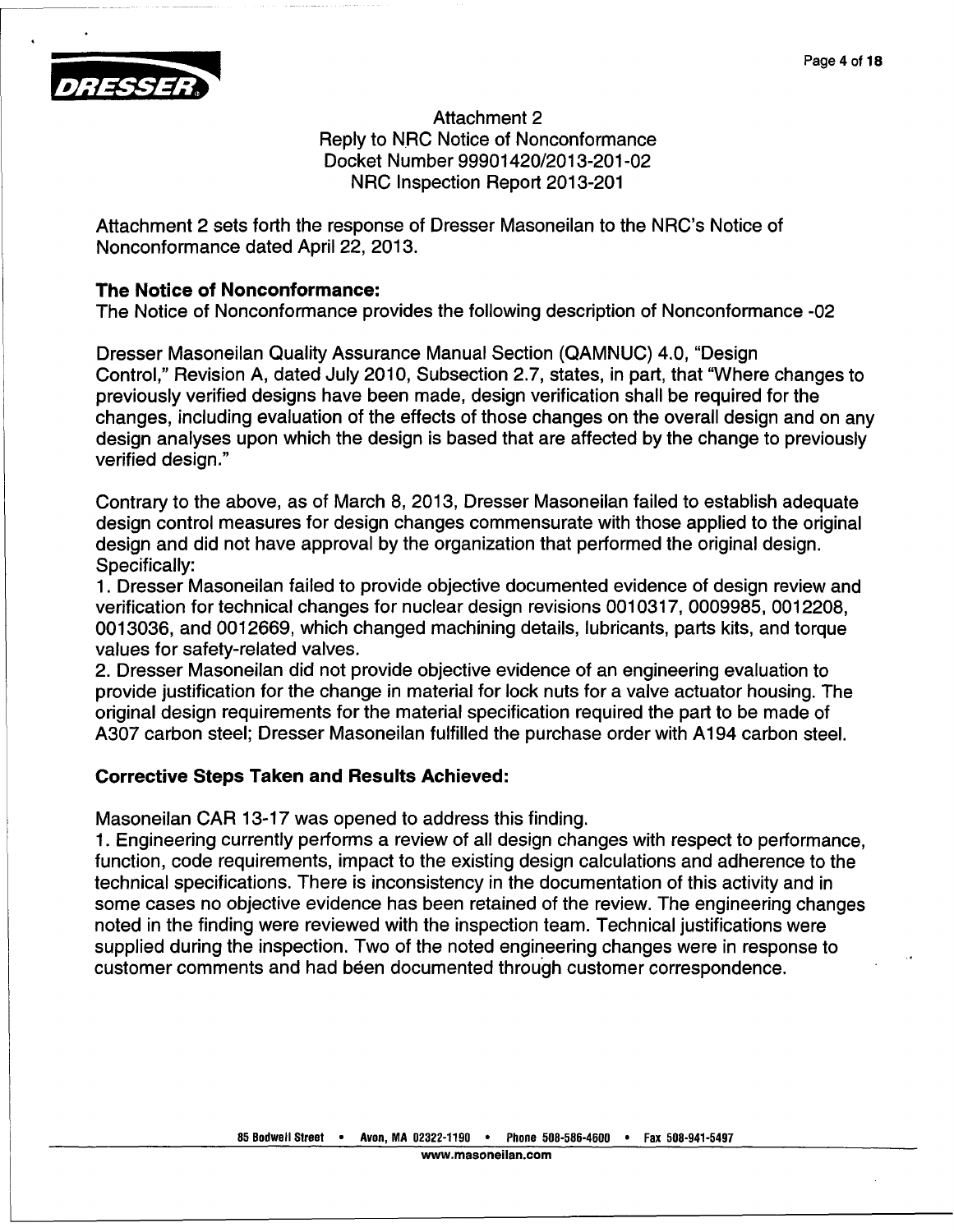

An interim corrective action memo was issued 3/13/13 to the nuclear engineering team to immediately address the noted findings. The corrective action provided guidance noting that until the Nuclear Design Revision (NDR) form was updated all engineers must add the following information to each NDR:

- **"** Technical justification of each change on the NDR.
- Document whether the change affects existing design documents such as reports or other safety related calculations?
- **"** Identify the existing design documents and safety related calculations.

Also, in the case of a material substitution where the existing engineering change does not contain a justification, an equivalency letter shall be generated to provide technical justification supporting the substitution.

Procedure NQSP 5.6 added instructions to document the technical justification and the effects on existing design documents. The NDR form was updated to add sections addressing these issues for each document change.

2. An equivalency evaluation was documented for the file.

Results achieved: All design changes use the revised procedure or were covered by the interim corrective action. Training was conducted

#### Corrective Steps That Will Be Taken:

As noted above, all outstanding actions have been completed and fully implemented.

#### Date Full Compliance Achieved: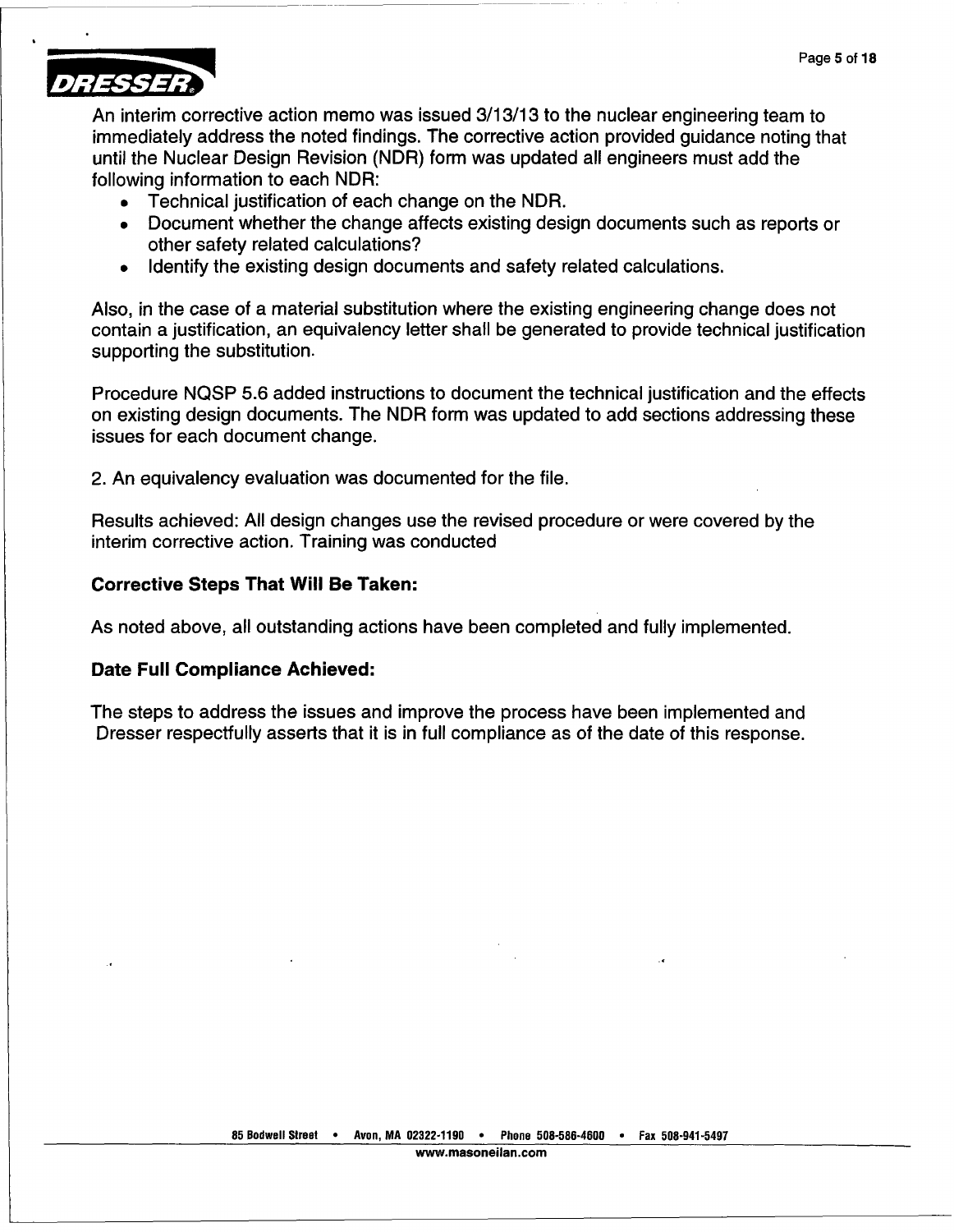

Attachment 3 Reply to NRC Notice of Nonconformance Docket Number 99901420/2013-201-03 NRC Inspection Report 2013-201

Attachment 3 sets forth the response of Dresser Masoneilan to the NRC's Notice of Nonconformance e dated April 22, 2013.

### **The Notice of Nonconformance**

The Notice of Nonconformance provides the following description of Nonconformance -03

Nuclear Quality System Procedure (NQSP) 4.2, "Procedure for Dedication of Parts and Subassemblies," Revision A, dated May 22, 2007, Section 3.1, states, in part, that "For parts the critical characteristics to be verified include as a minimum part number, dimensions and material." NQSP 4.2, Section 3.1, later states that, "material of construction can be verified and documented by a number of methods depending on the part. Certified Material Test Reports (CMTR), manufacturer's markings and material analysis test results are acceptable for confirming that the material of construction is as required by the part number material designation."

Contrary to the a bove, as of March 8, 2013, Dresser Masoneilan failed to adequately review materials and parts essential to the safety-related functions of structures, systems, and components for suitability of application and assure that purchased material conformed to the procurement doc uments.

Specifically:

spoomsang.<br>1. Dresser Masoneilan failed to adequately verify the material of bolts, screws, washers, and nuts during critical characteristic acceptance. Dresser Masoneilan did not use a verificatio method allowed by NQSP-4.2, but performed a magnetism check instead

2. Dresser Masoneilan did not evaluate the suitability and complexity of items prior to verifying physical and dimensional critical characteristics of commercial-grade items by sampling an did not evaluate the suppliers' controls over traceability of the parts to batches, lots, or heats.

# Corrective Step s Taken and Results Achieved:

Masoneilan CAR 13-09 was opened to address this finding.

An interim corrective action memo was issued 3/13/13 to the nuclear engineering team to Furtherm corrective action monet was located of the total monetal crighteeining team to immediately address the noted findings. The corrective action provided quidance to address the methods use d to verify material properties. Prior to these instructions the magnet test was used in conjuncti on with the supplier CMTR.

Corrective action interim memo instructions:

**-** Ensure a safety analysis is performed addressing the failure mode and impact to safety function of the assembly

**If "Material" has been identified as a critical characteristic, proper over checks need to b** performed to veri fy the material properties. Most evaluations will use a PMI test to verify Chemical compo sition along with a surface hardness test to verify.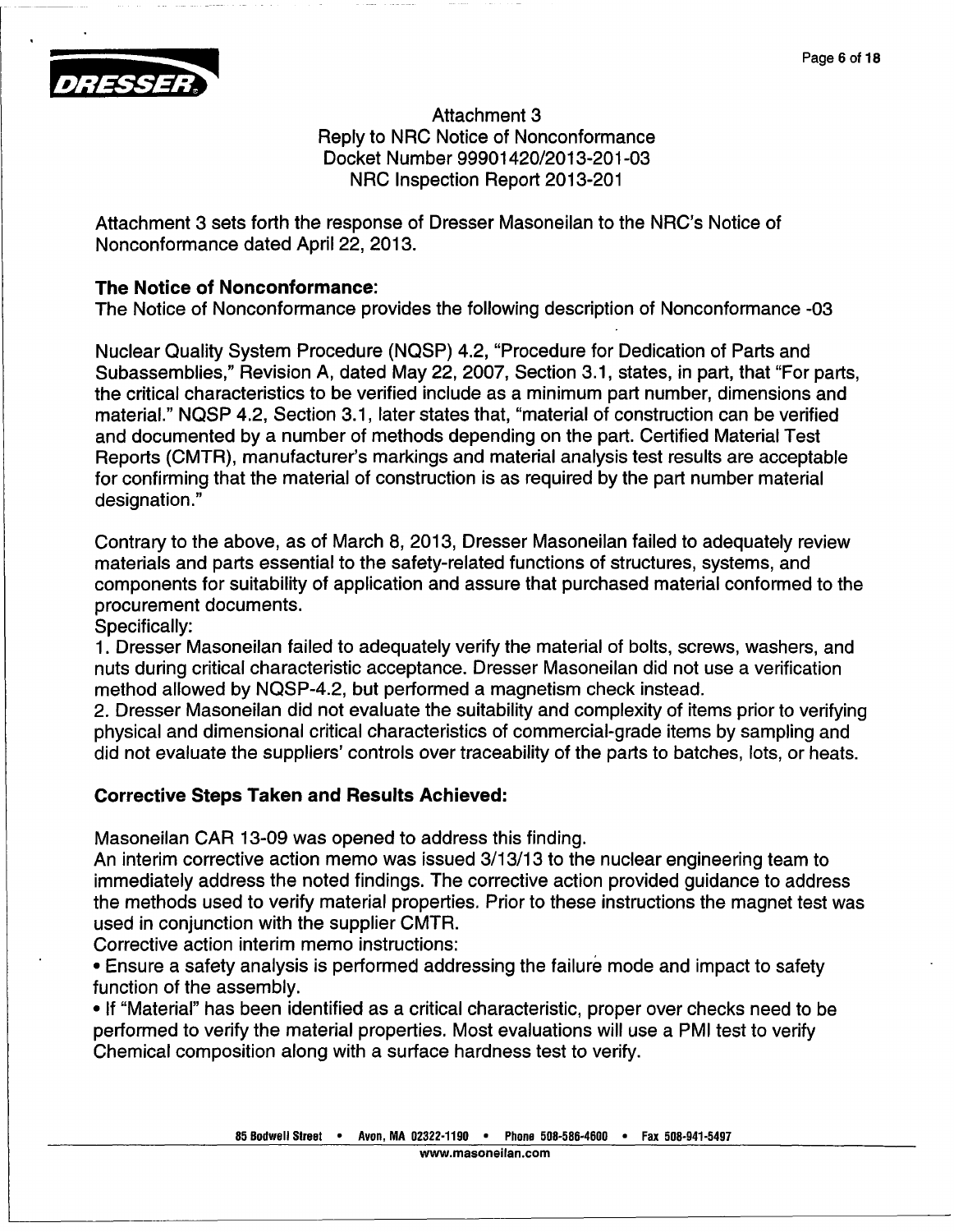

• The practice of using a magnet to verify material properties needs to be reviewed to ensure it adds value to the analysis. The use of a magnet test as the singular verification of material properties would be very limite material property validation.

**9** Lot and Batch control: Items such as fasteners, washers, springs, studs, etc. that are verified based on sampling plans need to be reviewed to ensure that the supplier has been audited for lot/batch control.

**-** When using material verification ensure the material is capable of being verified **by** alloy verification method and/or hardness; whichever is required to verify critical characteristics of the item.

Additionally the following changes have been permanently made to our procedures: **1. NQSP** 4.2 was revised to add additional testing methods. "Additional methods of validation are allowed as a primary or secondary means of verification, the methods need to be of sound engineering practice and provide reasonable assurance of the desired material property."

Results achieved: All orders in process will be reviewed to ensure the dedication is adequate prior to release or shipment. New dedications have been created for orders that did not meet this requirement.

The implementation of Commercial Grade Dedication as instructed **by NQSP** 4.2 details the material requirements that must be validated. Dresser will follow the requirements of the Engineering procedures as well as the EPRI **5652** guidelines throughout the dedication process. Dresser has implemented proper supplier controls to validate supplier **<sup>C</sup>**of **C** and **/** or CMTR's through the evaluation of the controls employed **by** Dresser suppliers with respect to lot **/** batch control. As described in the revised dedication procedures, the suitability and complexity of parts being dedicated has been considered and implemented in the dedication process.

#### Corrective Steps That Will Be Taken:

As noted above, all outstanding actions have been completed and fully implemented.

#### Date Full Compliance Achieved: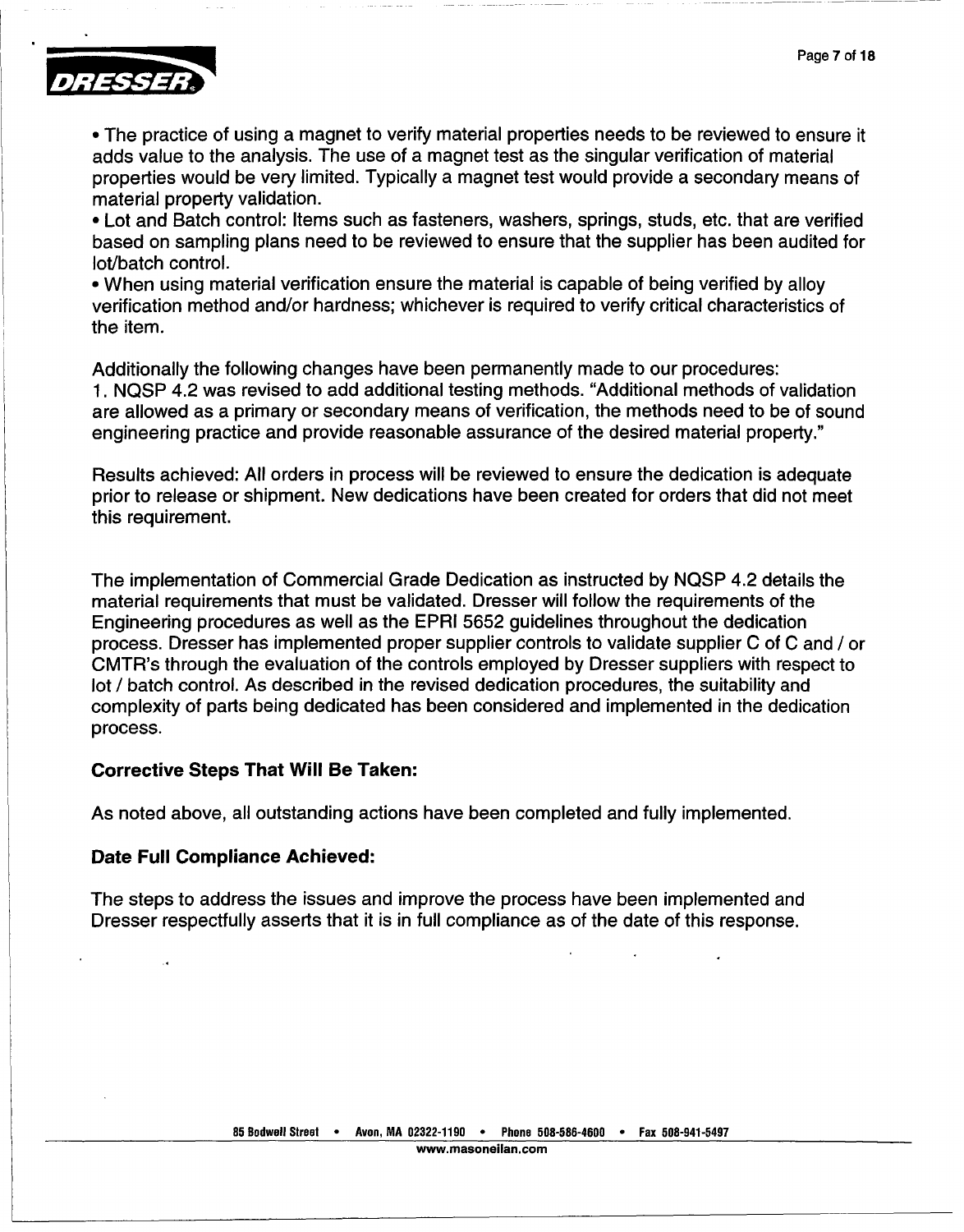

Attachment 4 Reply to NRC Notice of Nonconformance Docket Number 99901420/2013-201-04 NRC Inspection Report 2013-201

Attachment 4 sets forth the response of Dresser Masoneilan to the NRC's Notice of Nonconformance dated April 22, 2013

## The Notice of Nonconformance

The Notice of Nonconformance provides the following description of Nonconformance -04

QAMNUC 2.0, "Quality System," Revision A, dated July 2010, Subsection 2.3, states, in part that "Written procedures, standards, instructions and/or drawings shall be used as required, to implement the quality assurance program.

Contrary to the a bove, as of March 8, 2013, Dresser Masoneilan failed to prescribe activities that affect quality in appropriate procedures and to accomplish activities that affect quality in accordance with instructions and procedures. Specifically

1. Dresser Maso neilan failed to develop documented instructions or procedures that prescribe the process to evaluate and accept third party audits to place a supplier on its approved suppliers list.

2. Dresser Maso neilan failed to develop documented instructions or procedures that prescribe appropriate foreign material exclusion controls or inspections as required by purchase orders from customers.

nem cactemere.<br>3. Dresser Masoneilan failed to discuss items' safety function and failure modes in technica evaluations for the dedication of commercial-grade items as required by

NSQP 4.1, "Proc edure for Preparation of Critical Component Evaluation Sheets," Revision A, dated May 22, 2007, which states, in part, "Briefly describe the function of the part Include the overall functions of the part as well as any specific functions that are performe when the assembled equipment is performing its safety related function." and "Describe the various failure m odes of the part. The failure mode should be evaluated based on the safety function of the equipment." Dresser Masoneilan also excluded material as a critical characteristic for multiple parts as required by NQSP-4.2, "Procedure for Dedication of Parts and Subassembl ies," Revision A, dated May 22, 2007, Section 3.1, which states, in part, that "Critical characte ristics to be reviewed for each part is part number, dimensions and material."

4. Dresser Masoneilan failed to generate corrective actions in accordance with QAMNUC 14.0 "Corrective Actio n," Revision A, dated July 14, 2010, Subsection 2.6, which states that "Supplier non-conformances including audit findings, and nonconformance trends shall require corrective action in accordance with the above." Dresser Masoneilan did not open corrective actions for seven open findings identified in an audit of Deloro Stellite.

5. Dresser Masor neilan did not obtain Manufacturing Engineering approval of Material Review Board decisions for nonconformance reports (NCRs), such a

rework NCRs 7224, 7394, 7440, 7510, and 7517, as required by procedure

NOSP-13.0, "Nonconformance Identification & Disposition Procedure," Revision D, date October 4, 2011, Section, 8.0 which states, in part, that "Permanent members of the MR shall be representatives from Manufacturing Engineering.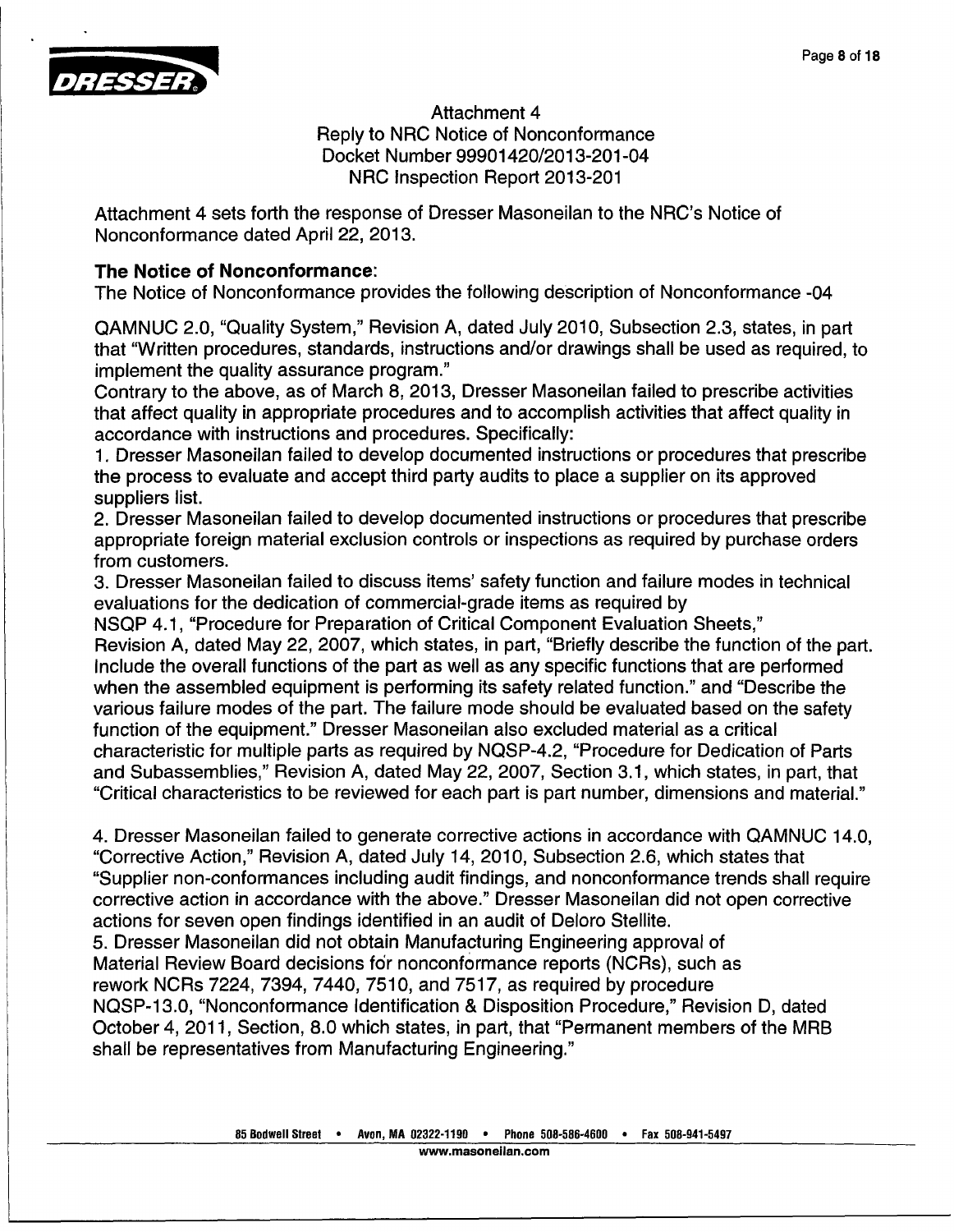

#### Corrective Steps Taken and Results Achieved:

1) Masoneilan opened CAR 13-10 to address this concern. Dresser has written and issued NQSP 6.15, "Audit / Survey Evaluation Checklist / Third Party Assessment" to validate the use of third party audits. This procedure validates the review of the audit plan, in-depth details of the audit report, verification of any audit report deficiencies, review of Corrective Actions issued, and validation of the supplier QA Manual, auditor qualifications and legibility of the audit report. This checklist is also prescriptive in follow-up requirements and method of accepting the audit report in accordance with Dresser requirements.

2) Masoneilan opened CAR 13-15 to address this concern. Dresser has written and issued Quality Management System work instruction 44, Foreign Material Exclusion, to address contract requirements invoked to preclude foreign material from Being incorporated into products furnished by Dresser. This procedure established the point in time that Dresser considers the product to be clean, as well as details the roles and responsibilities of all employees that handle / test the material once the cleanliness level has been established. Training with all appropriate personnel has been conducted to ensure understanding of this requirement.

3) Masoneilan CAR 13-09 was opened to address this finding.

Masoneilan has always evaluated the safety function and failure mode of its commercially dedicated items. There has been inconsistency in the program and in some cases the evaluations are not documented properly on the CCES sheet.

To provide consistency and ensure the evaluations were properly documented an interim corrective action memo was issued 3/13/13 to the nuclear engineering team to immediately address the noted findings. The corrective action instructed the responsible Engineer to evaluate and document the safety function and failure mode of the item being dedicated. Corrective action interim memo instruction:

**\*** Ensure a safety analysis is performed addressing the failure mode and impact to safety function of the assembly.

Additionally an Excel version of our current CCES form was created that addresses the evaluations and provides consistent documentation of the review. The updated form has replaced the existing form as QAF 139.

The following changes have been permanently made to our procedure:

3. NQSP 4.1 Section 3 has been revised to add instructions and elaboration on the Safety Function. Failure Mode and Critical Characteristic evaluations. CCES form QAF 139 has been added to the procedure to provide consistency in the evaluation process.

Results achieved: All orders in process will be reviewed to ensure the dedication is adequate prior to release or shipment. New dedications have been created for orders that did not meet this requirement.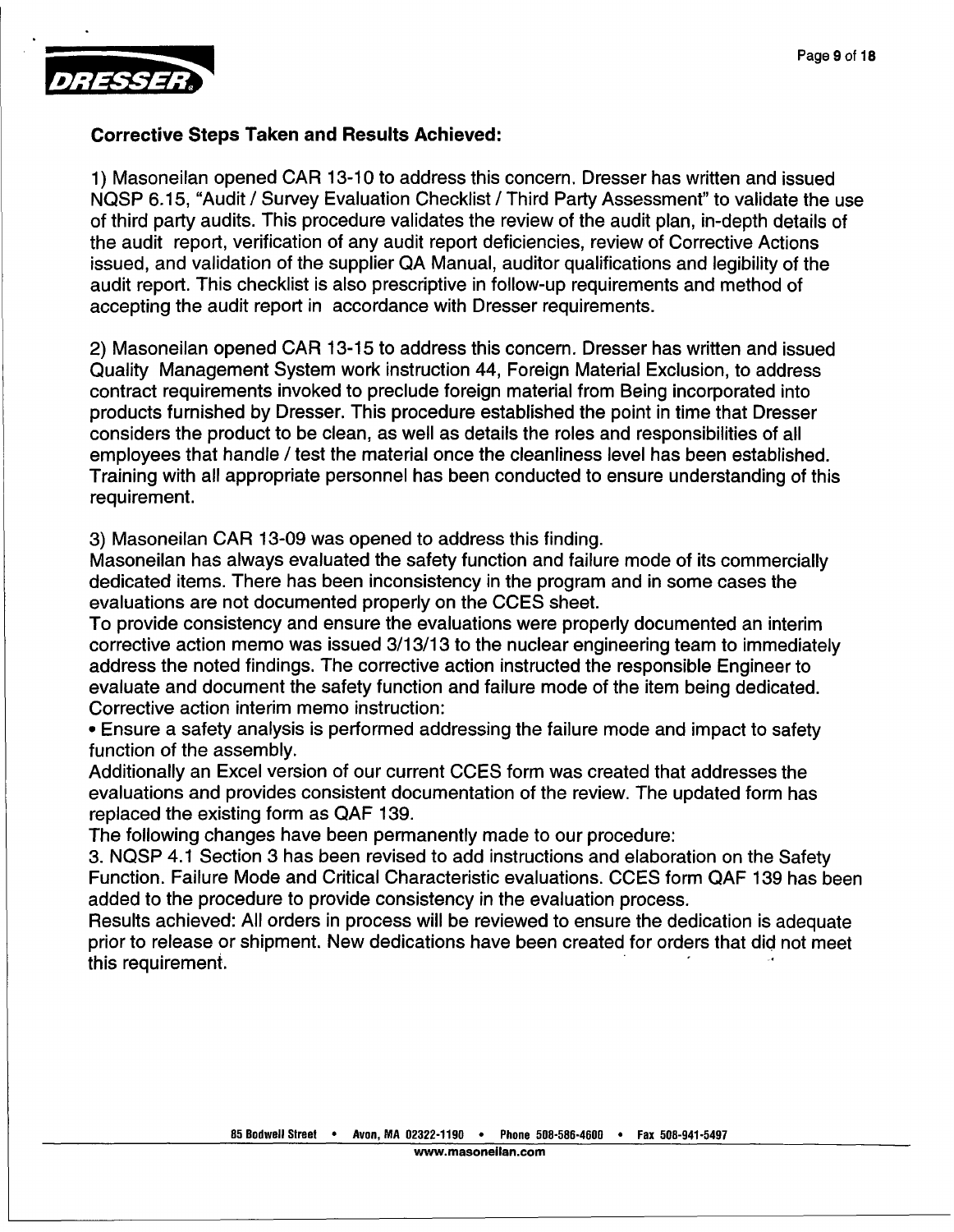

4) Masoneilan issued CAR 13-20 to address this concern. Dresser has revised subsection 2.6 of Nuclear QA Manual Section 14.0 "Corrective Action"

2.6 Supplier non-conformances including audit findings, and nonconforming trends shall require corrective action in accordance with the above. Failure of a supplier to respond to a request for corrective action may be cause for removal from the Approved Suppliers List. Third party audits such as NIAC that result in the issuance of a corrective action can be recorded and processed on the paperwork of the NIAC member that performed the audit and does not need to be replicated onto Dresser CAR form. All CAR's issued by Dresser or a third party must be reviewed and approved by Dresser as part of the close-out process.

Dresser has revised NQSP 13.0 "Nonconformance Identification & Disposition Procedure" to Revision E which identifies Manufacturing Engineering as a support function to the Material Review Board and not as a permanent member. This places Manufacturing Engineering's role as a support function to create manufacturing work orders, identify machines and fixtures but not as a primary dispositioning authority. The Nuclear QA Manual has also been revised to show Manufacturing Engineering as a support function only.

### Corrective Steps That Will Be Taken:

As noted above, all outstanding actions have been completed and fully implemented.

### Date Full Compliance Achieved: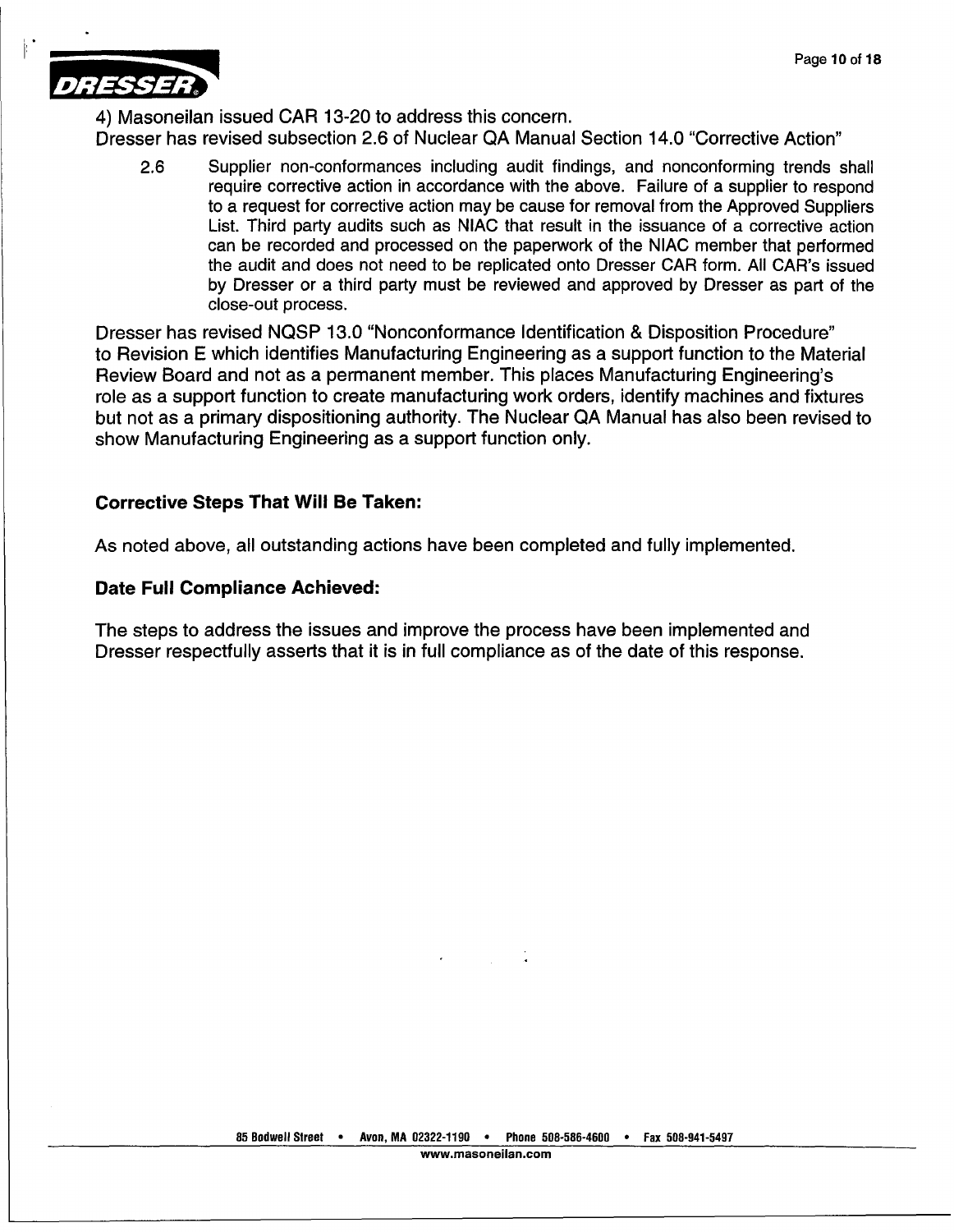

Attachment 5 Reply to NRC Notice of Nonconformance Docket Number 99901420/2013-201-05 NRC Inspection Report 2013-201

Attachment 5 sets forth the response of Dresser Masoneilan to the NRC's Notice of Nonconformanc e dated April 22, 2013.

## The Notice of Nonconformance

The Notice of N onconformance provides the following description of Nonconformance -05

QAMNUC 17.0, "Quality Audits," Revision A, dated July 2010, Subsection 2.1, states in part that "Audits shall include examination of program elements and shall verify by objective eviden ce, compliance with the quality program."

Contrary to the above, as of March 8, 2013, Dresser Masoneilan failed to verify its suppliers' compl iance with Dresser Masoneilan and the suppliers' quality programs. Specifically:

1. Dresser Maso neilan did not provide objective evidence of the evaluation of Iron Mountain quality assurance manual and implementing procedures to verify that modificant quality assurance maintain and implementing procedures to vertice they are in accordance with the requirements established in 10 CFR 50 Appendix B.

2. Dresser Maso neilan failed to perform an adequate assessment of a third-party audit for Deloro Stellite. The third-party audit had significant open findings and the supplier's quality assurance program was developed to comply with ISO 9001 and did not appear to meet the requirements of 10 CFR 50, Appendix B.

# **Corrective Steps Taken and Results Achieved**

1) Masoneilan issued CAR 13-11 to address this concern

Masoneilan has been in contact with Iron Mountain and obtained and reviewed numerou process documents including audit of their facility by Ernst & Young. Masoneilan is processe assuments including data for them racing by Ernet a Toding. Massimilar is<br>reviewing these documents and will establish a 10 CFR Part 50 Appendix B audit t validate all re ported controls.

2) Masoneilan issued CAR 13-10 to address this concern

Ey mascribilian issued of any review of the audit report of Deloro Stellite received from third party NIA auditor to the requirements of 10 CFR Part 50 Appendix B and found that there is insufficient controls detailed in the Stellite Quality Manual to comply with the requirements ntrollect Appendix E. Detailed in the Stellite Quality Manual to comply with the requirements of Appendix B. Deloro Stellite has been removed from the Masoneilan Approved Supplier List as a 10 CFR Part 50 Appendix B supplier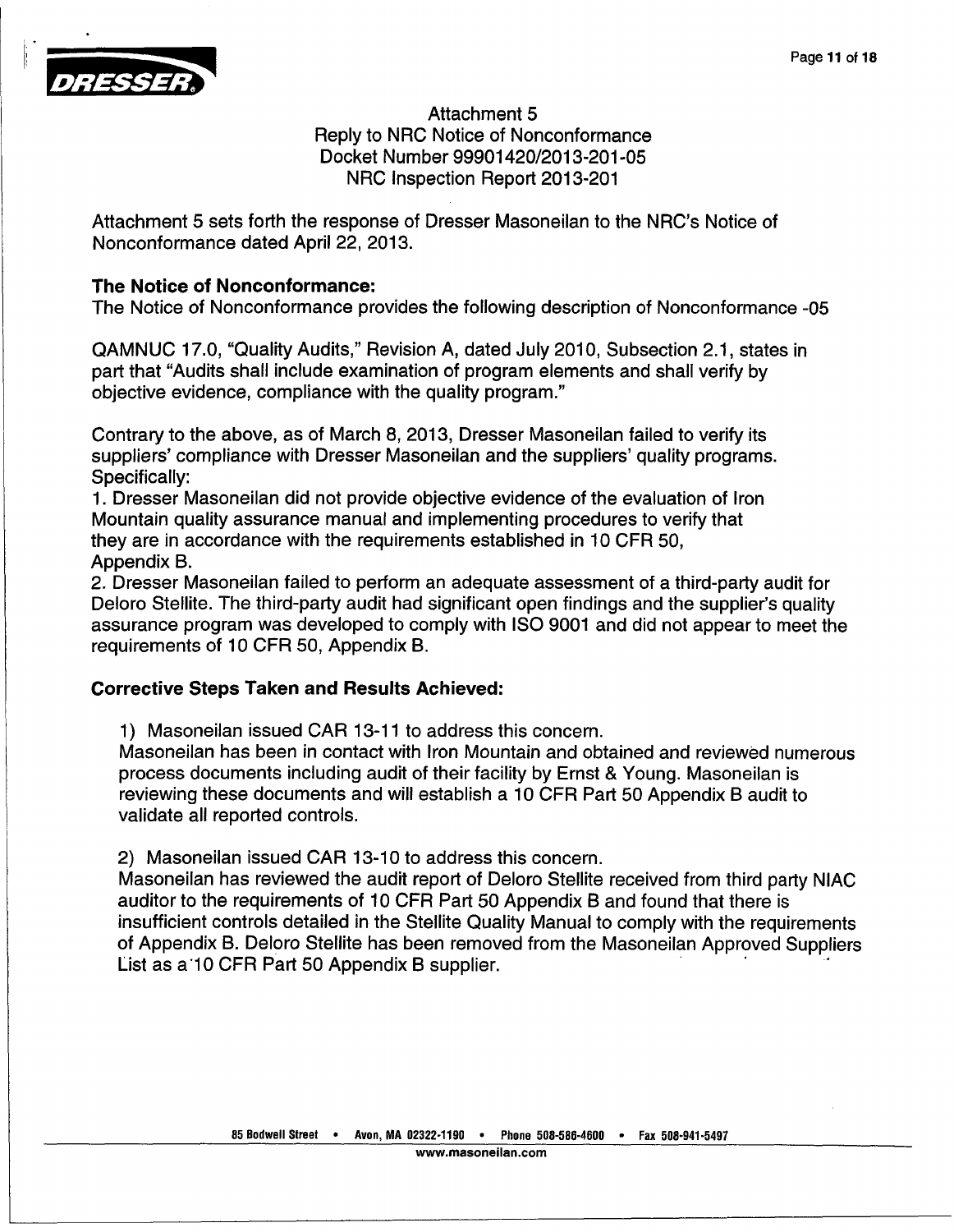

#### Corrective Steps That Will Be Taken:

As noted above, Masoneilan must conduct a 10 CFR Part 50 Appendix B audit of the Iron Mountain facility in Boston. Once this audit has been completed, CAR 13-11 can be closed with no further action required by Masoneilan.

#### Date Full Compliance Achieved:

The completion of the facility audit and audit report of Iron Mountain should be completed by June 28, 2013.

÷.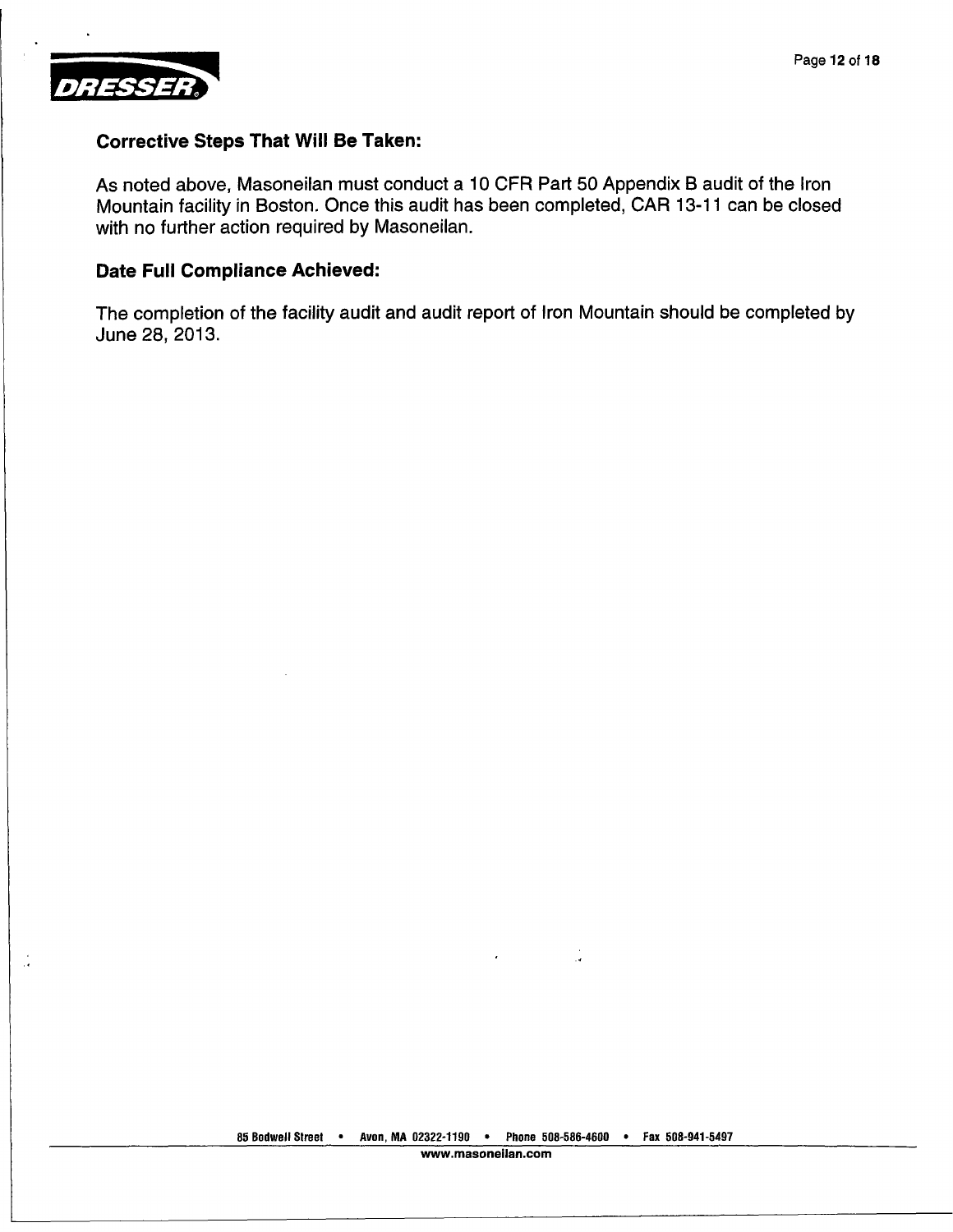

Attachment 6 Reply to NRC Notice of Nonconformance Docket Number 99901420/2013-201-06 NRC Inspection Report 2013-201

Attachment 6 sets forth the response of Dresser Masoneilan to the NRC's Notice of Nonconformance dated April 22, 2013.

### **The Notice of Nonconformance**

The Notice of Nonconformance provides the following description of Nonconformance -06

QAMNUC 10.0, "Inspection and Testing," Revision A, dated July 2010, Subsection 3.1 states "The Quality Control Technicians examine production work within assigned areas. All piece shall be checked with Production Work Orders and detail drawings to verify quantities revisions, part, h eat/lot numbers as well as dimensions." Dresser **QMS** Work Instruction 39, "Nuclear Part Order Release Process," Revision A, Section 2.1 states, "Verify critica dimensions (those that are +/- 0.005"), including verification of machining of flats, produc coatings or other surface requirements using Engineering drawing."

Contrary to the above, as of March 8, 2013, Dresser Masoneilan failed to establish and execute an adequate program for inspection of activities affecting quality. Specifically, execute an adequate program for inspection of activities affecting quality. Specifically,<br>Dresser Masoneilan inspection procedures did not adequately provide guidance for which critical dimensions are to be inspected and recorded for a 6-inch Class 2 pilot operated valve pilot seat and quide intended for Susquehanna Unit 2.

## Corrective Steps Taken and Results Achieved

Masoneilan issued CAR 13-14 to address this concern

Procedure 39 Revision B was amended to clarify dimensional requirements that are to be measured when completing a part measurement to QAF 20. Inspectors completed training of the new inspecti on requirements. Reviewed **QMS** 39 Revision B to newly revised dedication process sheets and determined that these changes are sufficient to provide instruction to Quality personnel to conduct required dimensional inspections. Conducted training session 13-20 with all QC personnel to verify understanding of requirements

## Corrective Step s That Will Be Taken:

As noted above, all outstanding actions have been completed and fully implemented

## Date Full Comp liance Achieved: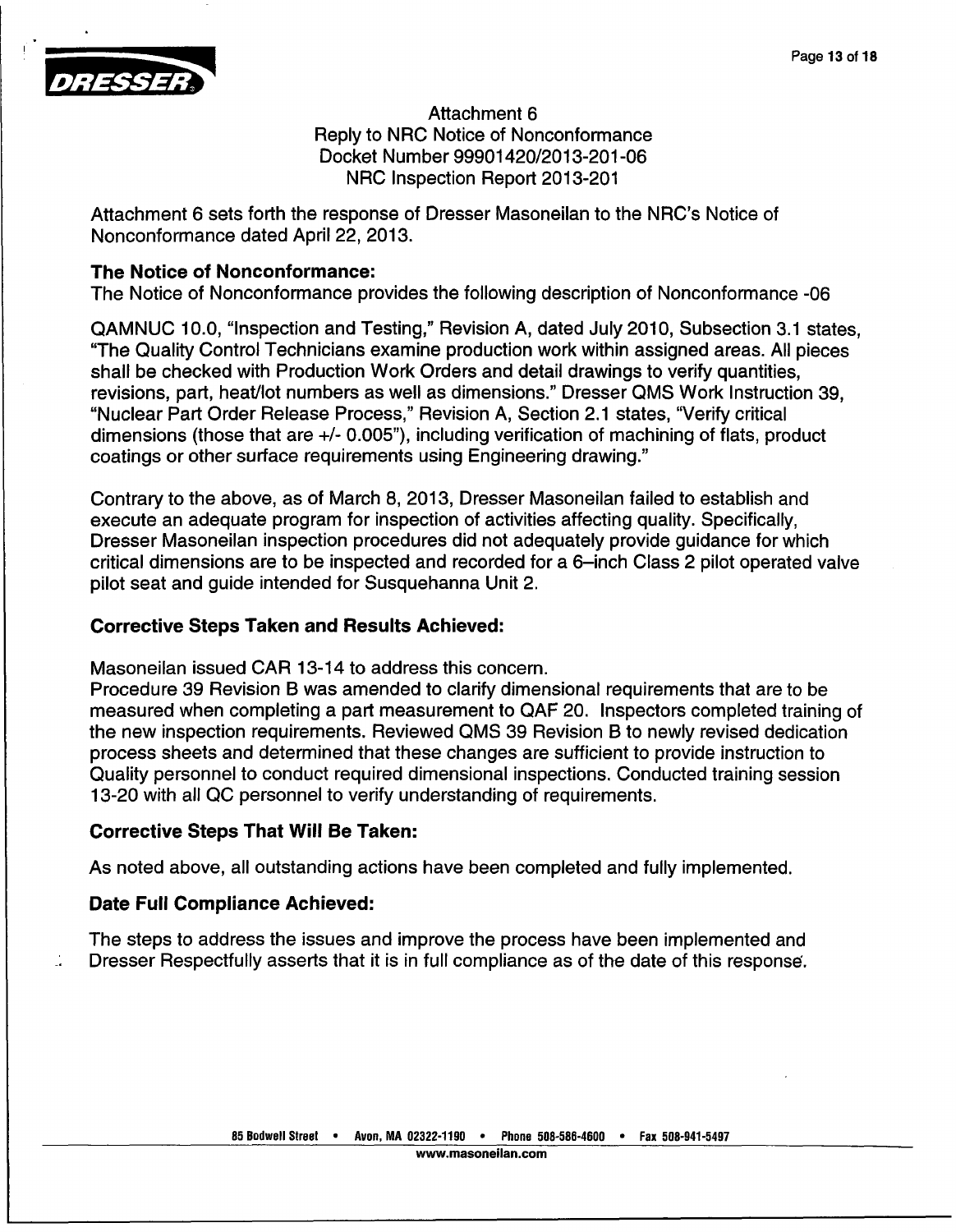

Attachment 7 Reply to NRC Notice of Nonconformance Docket Number 99901420/2013-201-07 NRC Inspection Report 2013-201

Attachment 7 sets forth the response of Dresser Masoneilan to the NRC's Notice of Nonconformanc e dated April 22, 2013.

### **The Notice of Nonconformance**

The Notice of Nonconformance provides the following description of Nonconformance -07

QAMNUC 11.0, "Control of Inspection, Test, and Measuring Equipment," Revision A, dated July 2010, Subsection 2.8 states, "Equipment found out of calibration or of unknown calibration status shall be identified on a Nonconformance report and removed from service."

Contrary to the above, as of March 8, 2013, Dresser Masoneilan did not adequately control measuring and test equipment found to be nonconforming. Specifically, Dresser measuring and teaching present in the contract of the contract of calibration, and Masonellan did not generate NCRs for two transducers that were found out of calibration, and therefore did not document an evaluation of the validity of previous measurement, inspection, or test results and the acceptability of items previously inspected.

# Corrective Step s Taken and Results Achieved:

Masoneilan issu ed CAR 13-16 to address this concern.

**Part number** *Calibration Equip* was created and entered into the Oracle system. This provide the quality technicians a standard means of entering M&TE into the NCR System. The heat number field is where the M&TE serial number is to be entered. This will require an immediate review by Quality and Engineering to assess the previous use of M&TE with respect to the 10 CFR Part 21 req uirements. By standardizing on the part number, it provides an immediate audit trail so that the status of all M&TE can be reviewed at any time. Training record 13-2 was conducted with all QC personnel to ensure that all inspection personnel are aware of the requirements and clear on the expectation of the procedure.

# Corrective Step s That Will Be Taken:

As noted above, all outstanding actions have been completed and fully implemented.

# Date Full Comp liance Achieved: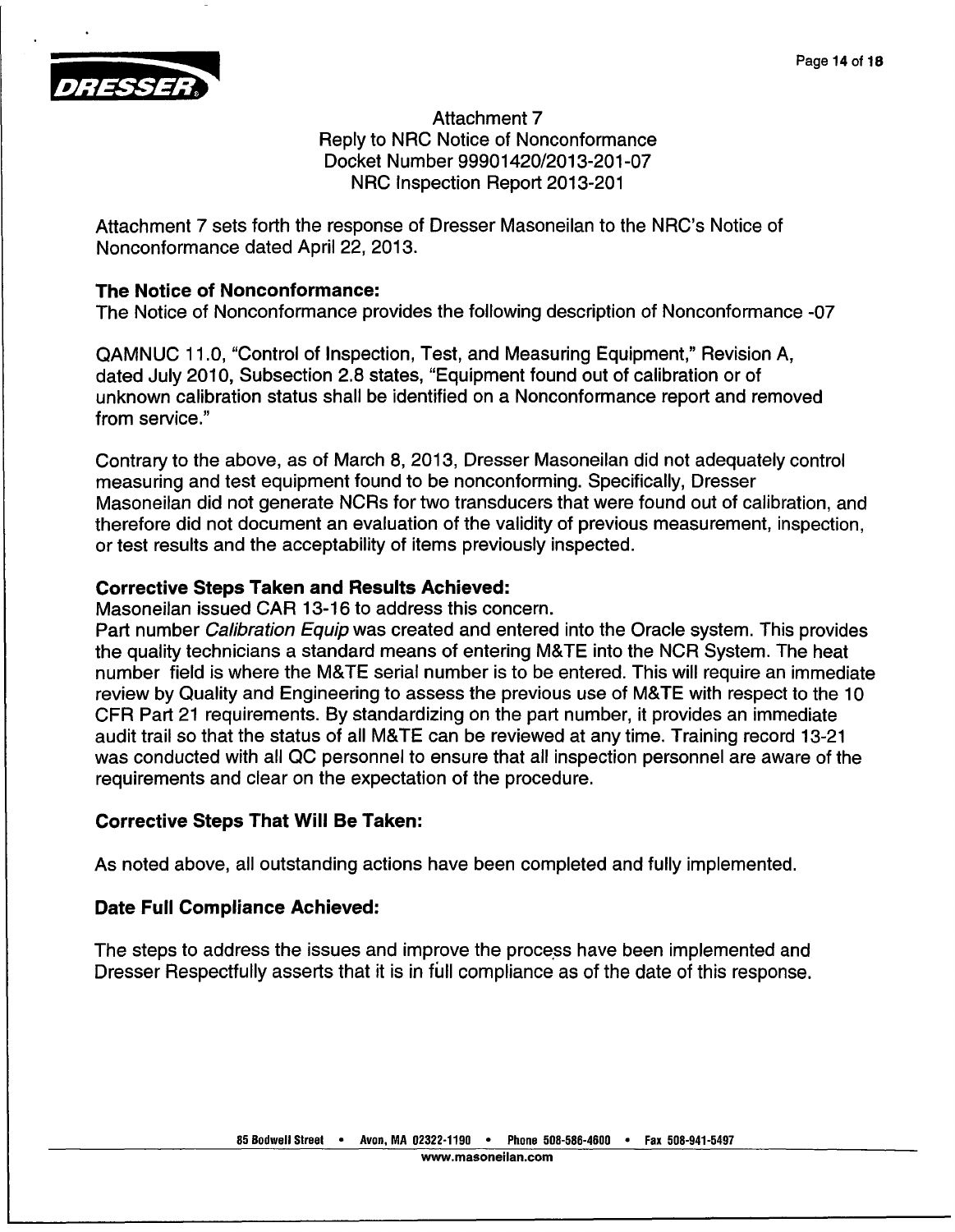

Attachment 8 Reply to NRC Notice of Nonconformance Docket Number 99901420/2013-201-08 NRC Inspection Report 2013-201

Attachment 8 se ts forth the response of Dresser Masoneilan to the NRC's Notice of Nonconformance e dated April 22, 2013.

# **The Notice of Nonconformance**

The Notice of Nonconformance provides the following description of Nonconformance -08

NQSP-13.0, "Nonconformance Identification & Disposition Procedure," Revision D, dated October 4, 2011, states, in part that, "'repair' dispositions shall include technical justification from Nuclear Product Engineering or the original design organization, to ensure the design integrity of the item

Contrary to the above, as of March 8, 2013, Dresser Masoneilan failed to review and accept NCRs 7224, 739 4, 7440, 7510, and 7517, which were dispositioned as "repair' in accordance with documented procedures. Specifically, Dresser Masoneilan did not include technical iustifications from Nuclear Product Engineering for the five items as required by NQSP-13.0 Dresser Masoneilan only included repair instructions on the NCRs but did not document consideration of impacts to the design that would require a design change.

# Corrective Step s Taken and Results Achieved:

Every non-confo rmance "Repair' is reviewed to ensure there is technical justification before the disposition of the non-conformance. There is inconsistency in the documentation of this activity and in so me cases no objective evidence has been retained of the review.

Masoneilan **CAF** 13-19 was opened to address this finding.

To provide consistency and ensure technical evaluations were properly documented an interiment corrective action memo was issued 3/13/13 to the nuclear engineering team to immediately address the note d findings.

**Corrective action interim memo instructions** 

All NCRs with a disposition for "Repair' or "Accept As Is" must document:

**9 Is the repair or accept as is allowable per applicable customer specification and sales order** requirements?

• Is the repair or accept as is allowable per applicable codes and standards?

• Is the repair or accept as is allowable per applicable codes and standards?<br>• If the part is safety related, does the change or repair affect the capability of the part or i applicable the higher assembly or performing its safety related function

**Provided and ingle affect fit form or function?** If so give technical justification for acceptability • Does this change affect fit form or function? If so give technical justification for acceptability of part or asseml **bly** as applicable.

• Does repair or accept as is disposition require customer notification per specification or sales order?

• Does the repair or accept as is affect the design as documented in the design report or othe safety related ca Iculations?

Also form QAF 1 38 was created to provide consistent review and documentation from each Engineer. This form has been incorporated into the OA manual.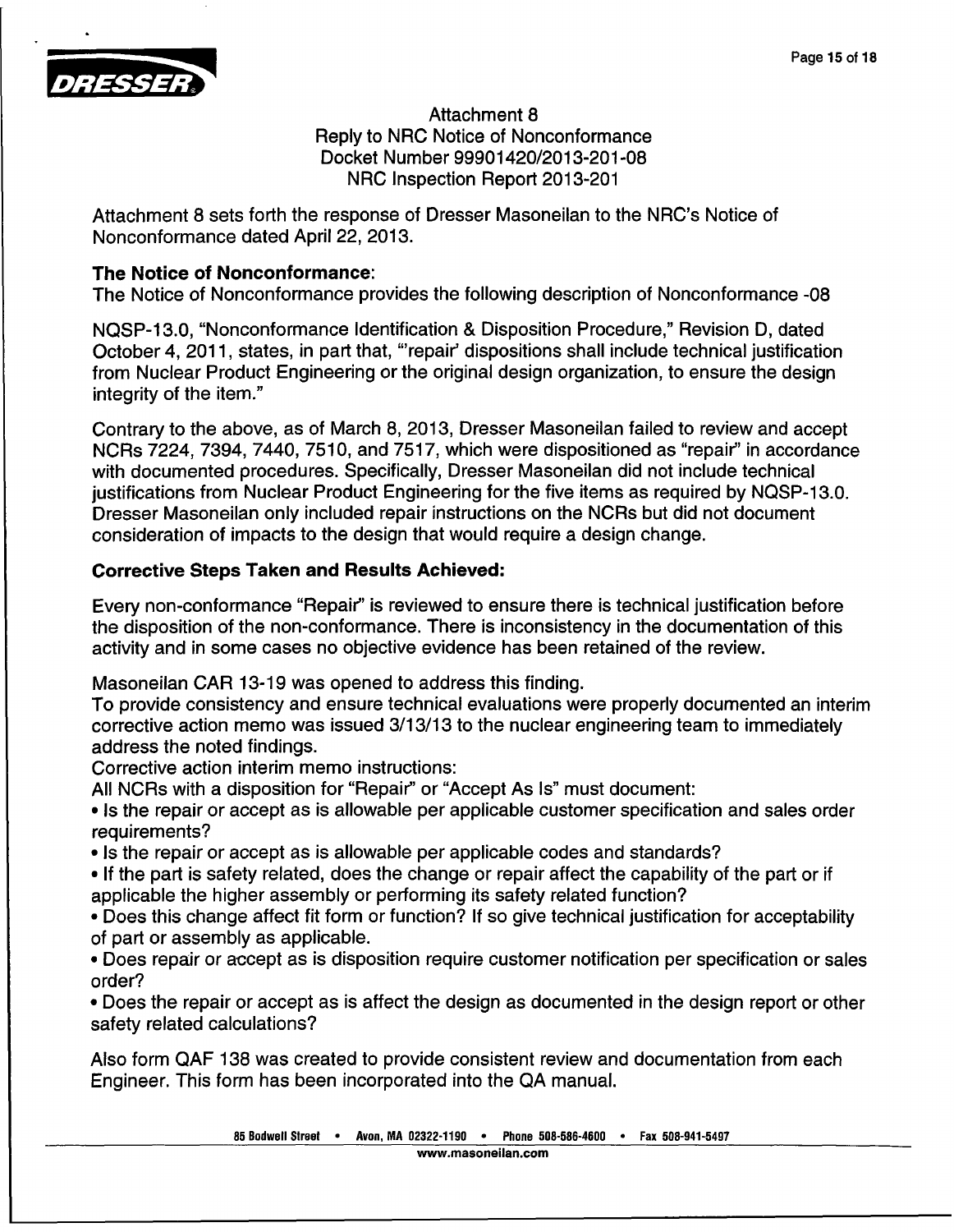

Results achieved: All NCR's have this review incorporated into the disposition or through use of the new form.

#### Corrective Steps That Will Be Taken:

As noted above, all outstanding actions have been completed and fully implemented.

#### Date Full Compliance Achieved:

The steps to address the issues and improve the process have been implemented and Dresser respectfully asserts that it is in full compliance as of the date of this response.

 $\ddot{\phantom{0}}$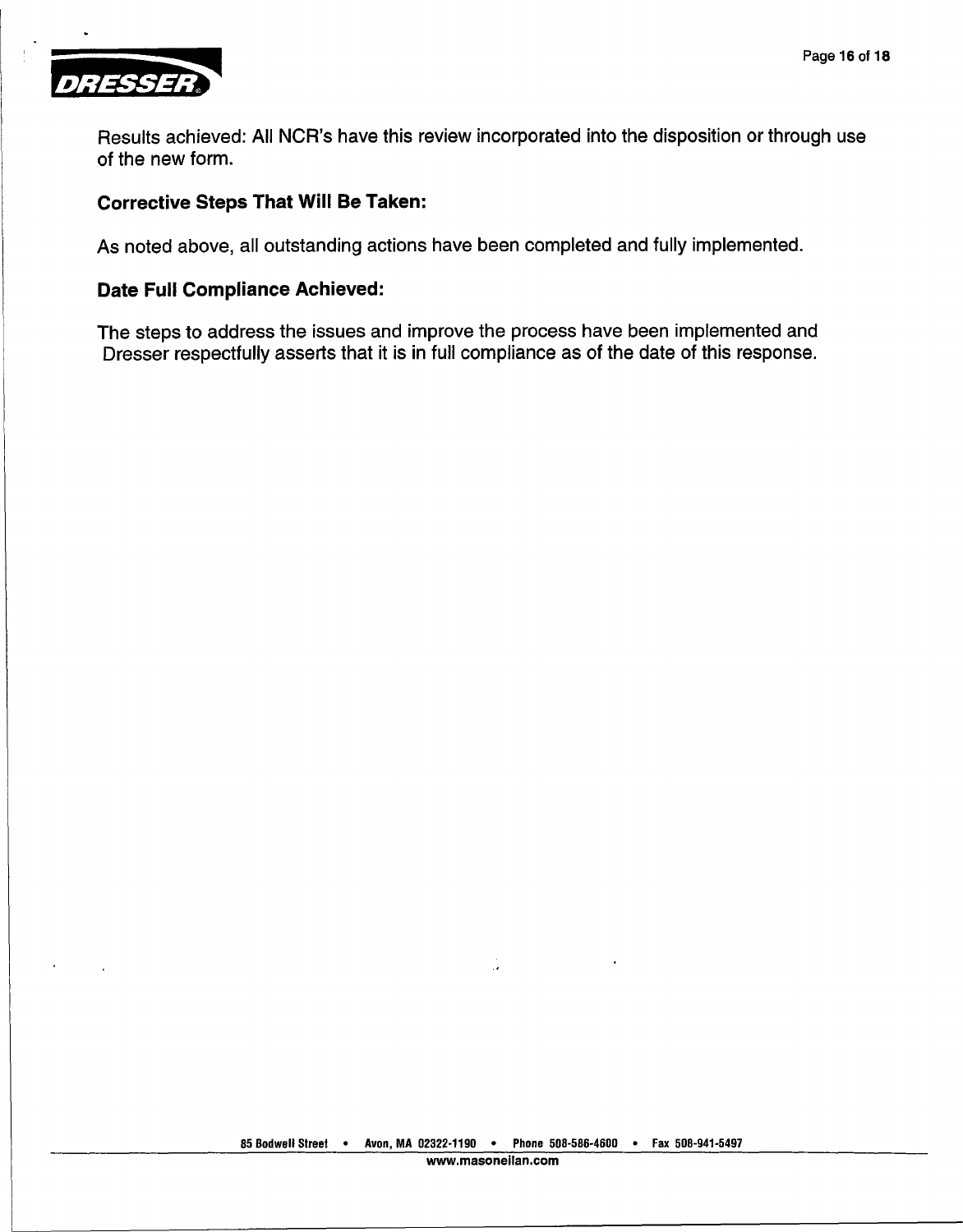

Attachment 9 Reply to NRC Notice of Nonconformance Docket Number 99901420/2013-201-09 NRC Inspection Report 2013-201

Attachment 9 sets forth the response of Dresser Masoneilan to the NRC's Notice of Nonconformance dated April 22, 2013.

#### The Notice of Nonconformance:

The Notice of Nonconformance provides the following description of Nonconformance -09

QAMNUC 14.0, "Corrective Action," Revision A, dated July 14, 2010, Subsection 2.3 states that "Corrective Action shall be taken by an individual assigned by the applicable department manager, who shall determine cause, actions needed to prevent recurrence and record on the [corrective action report] (CAR). Within 15 working days, unless extended by the Quality<br>Manager, the CAR with schedule for completion shall be submitted to the Quality Manager."<br>QAMNUC 14.0, Subsection 2.5, states that "T up on the CAR."

Contrary to the above, as of March 8, 2013, Dresser Masoneilan failed to promptly identify and correct conditions adverse to quality.

Specifically:

1. Dresser Masoneilan failed to promptly identified and correct internal audit findings documented in CAR 11-47, which identified that the QA manual was not current with the Dresser Masoneilan organization and plant practices, on September 26, 2011. Dresser Masoneilan's corrective action to review and revise the Nuclear Quality Program had not been completed as of March 8, 2013.

2. Dresser Masoneilan failed to verify corrective actions had been completed prior to closing CAR 12-07, which documented that a Dresser Masoneilan welder improperly welded an actuator steam creating a nonconforming condition. Dresser Masoneilan's corrective action required retraining of all welders on the proper set up, use of drawings, and part orientation. The CAR was closed on July 17, 2012, with no verification that the corrective actions had been accomplished within the required timeframe.

### Corrective Steps Taken and Results Achieved:

1) Masoneilan issued CAR 13-20 to address this concern. Masoneilan has placed much more emphasis on the root cause and closure of internal corrective actions. CAR 11-47 was issued as a place holder to ensure that all changes proposed and implemented to our nuclear-quality manual would be tracked and implemented. With changes to Dresser Masoneilan's quality system over the last 18 months, the fine tuning of the quality program has been ongoing. We are preparing to submit a revised Nuclear Quality Manual to our Authorized Inspection Agency in preparation for upcoming ASME Survey. These changes will effectively close-out CAR 11-47.